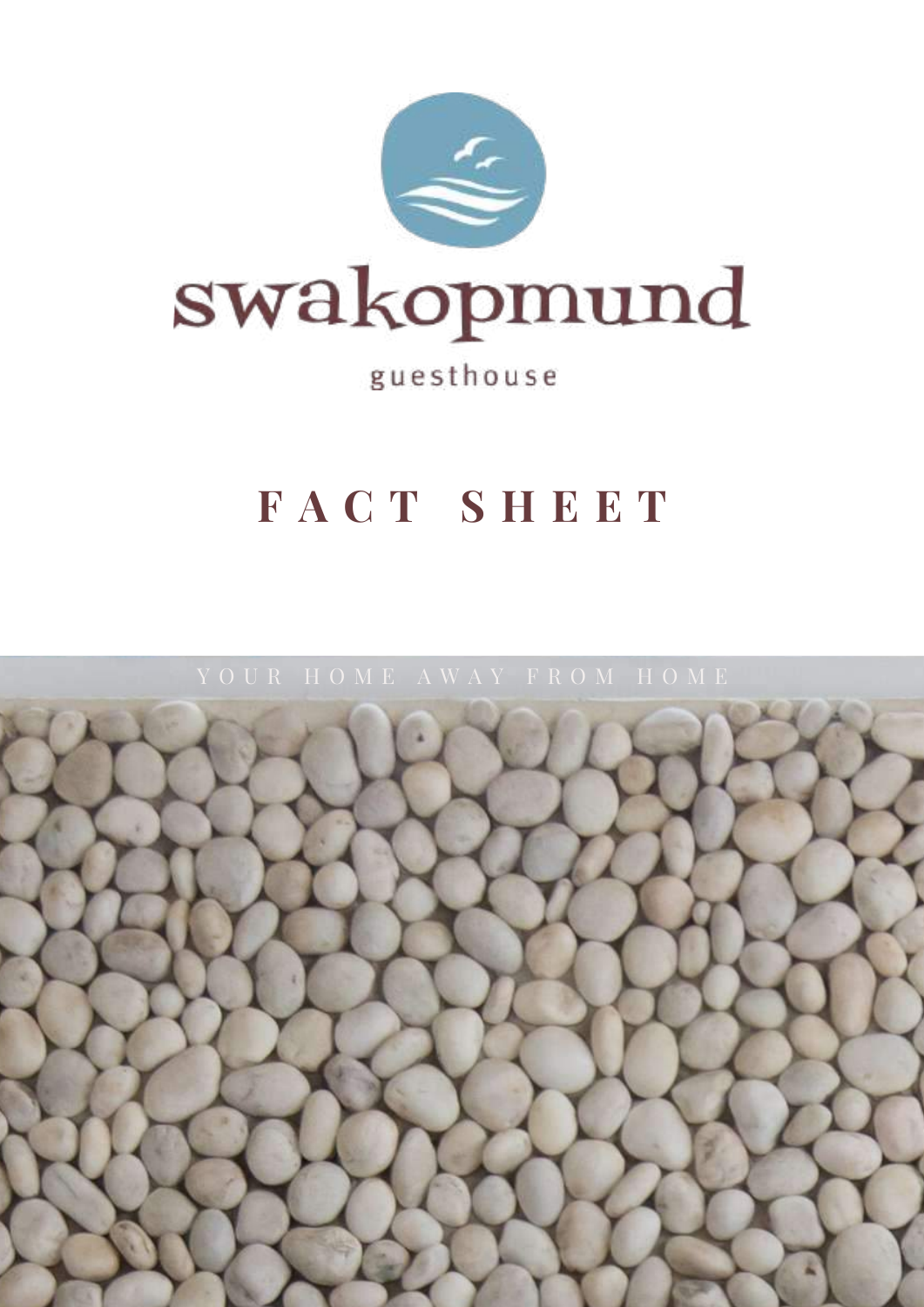## Swakopmund Guesthouse

Swakopmund Guesthouse is situated in the town center, a mere five-minute walk from the beach and main shopping area.

The guesthouse was previously used as a holiday house by the very family that runs it now. It offers eight standard rooms, eight luxury rooms and one family suite for guests wanting to indulge in a comfortable stay-over close to the ocean.

We are a bed & breakfast facility, offering more than just the usual by providing guests with a scrumptious breakfast buffet, catering for the more upmarket traveler, with facilities ranging from laundry services to "anything else that guests might ask for". This includes a shuttle service and wheelchair-friendly accommodation. We are a owner-run property, with top management being close by at all times making sure the service level is at its best throughout your stay.

The Swakopmund Guesthouse is run with an eco-friendly approach, making use of solar energy. It is not your conventional type of guesthouse, that's for sure.

### **AMENITIES**



WiFi is provided throughout the property



we are situated in the city centre a mere 5-min walk from the beach



we have a foc bike rental and our receptionists are happy to assist you with the booking of any activities in and around Swakopmund **WIFI CITY CENTRE ACTIVITIES**



#### **WHEEL-CHAIR ACCESSIBLE**

the property has wheelchair-friendly rooms available



#### **FAMILY FRIENDLY AIRPORT SHUTTLE**

we welcome kids of any age. and are very open to making necessary sleeping arrangements for families



we offer a complimentary airport shuttle from and to the guesthouse

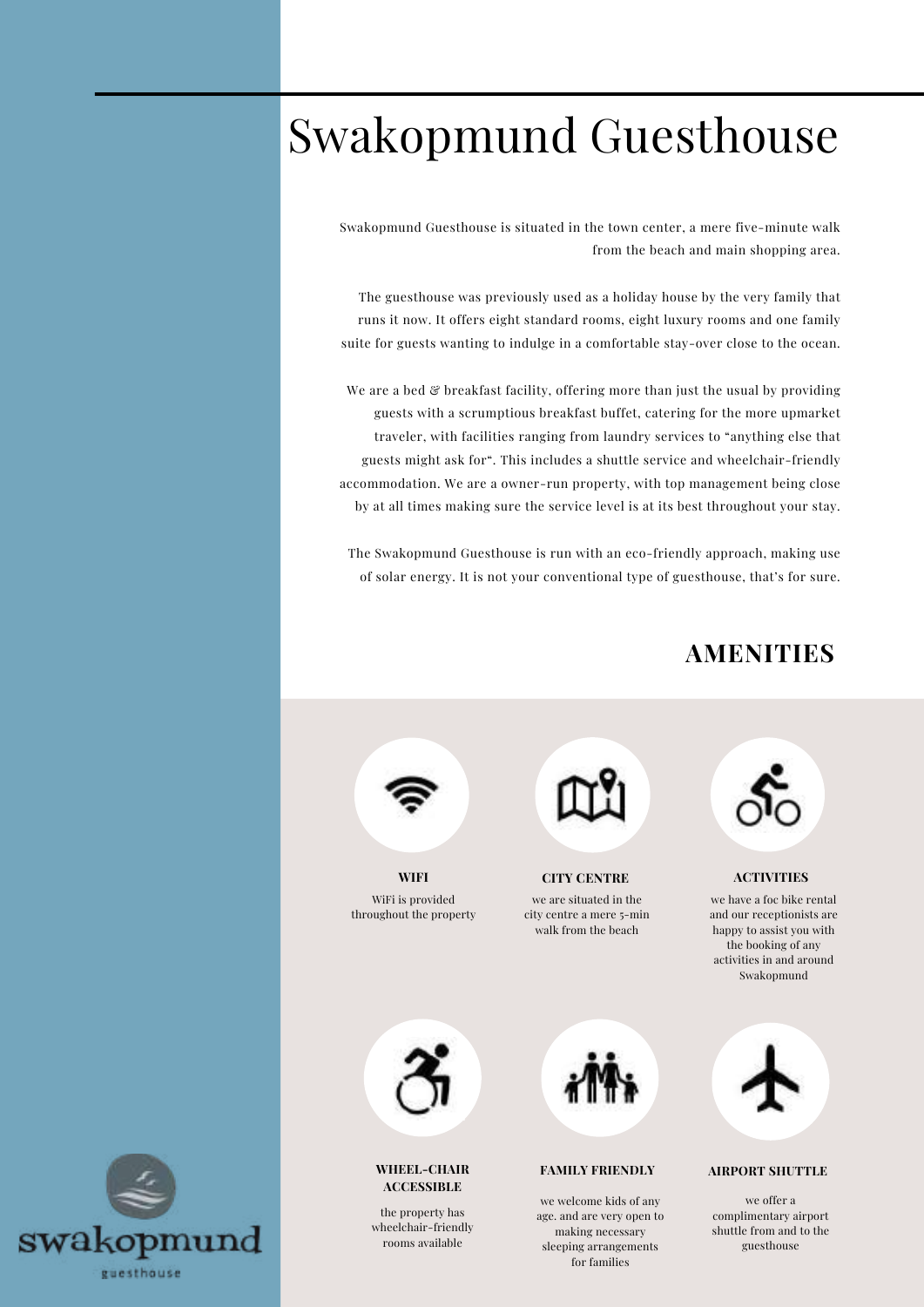## **STANDARD ROOMS**

All standard rooms have an en-suite bathroom with soft cream walls are decorated with beach pebbles creating a unique atmosphere. All rooms come complete with minibar and television and a coffee station. All our rooms are equipped with 3-point, Euro and USB-plugs.

## **LUXURY ROOMS**

Our luxury rooms are more spacious then the standard rooms, allowing more comfort for our guests. Most of our luxury rooms can be converted into family rooms, sleeping 2 adults and 2 children under the age of 12 years.



## **SUITES**

Our suite offers 2 bedrooms, a living space with a small kitchenette, one bathroom, and separate toilette.Available for min. 2 pax.



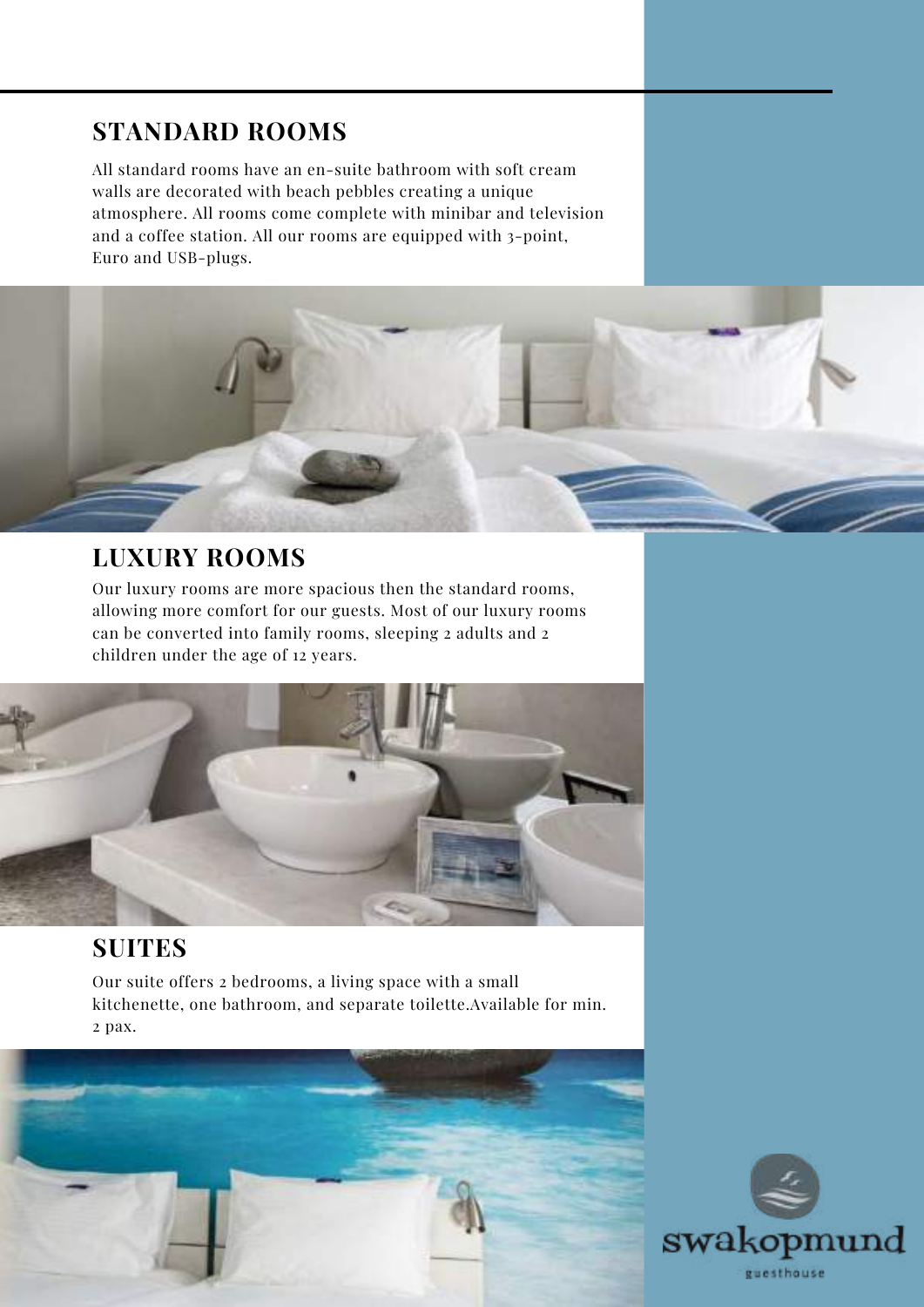

## **BREAKFAST ROOM**

We serve a scrumptious breakfast buffet including hot breakfast from 07h00 to 09h00.

Our lounge area invites our guests to linger - have a coffee, grab a book and relax.





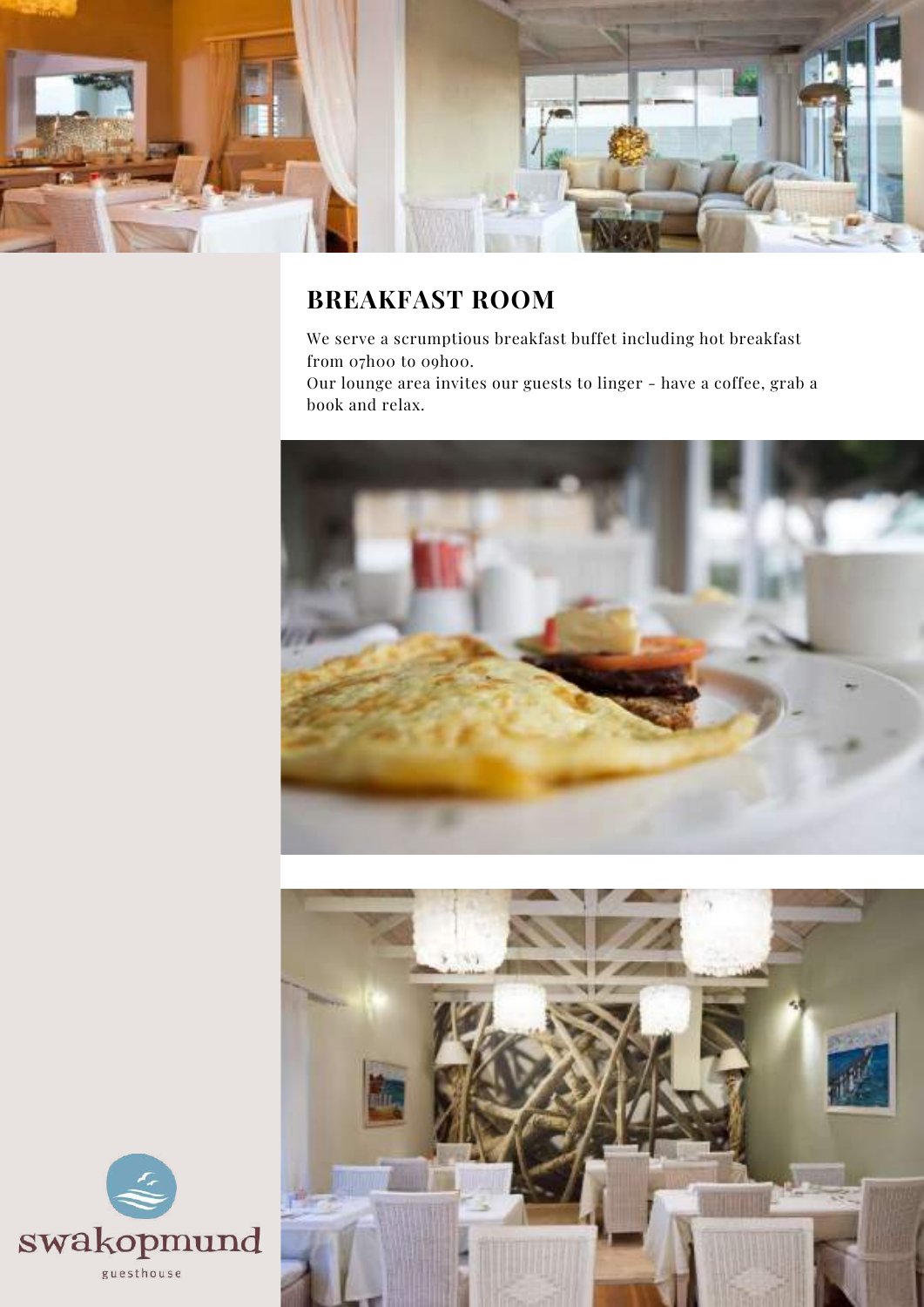







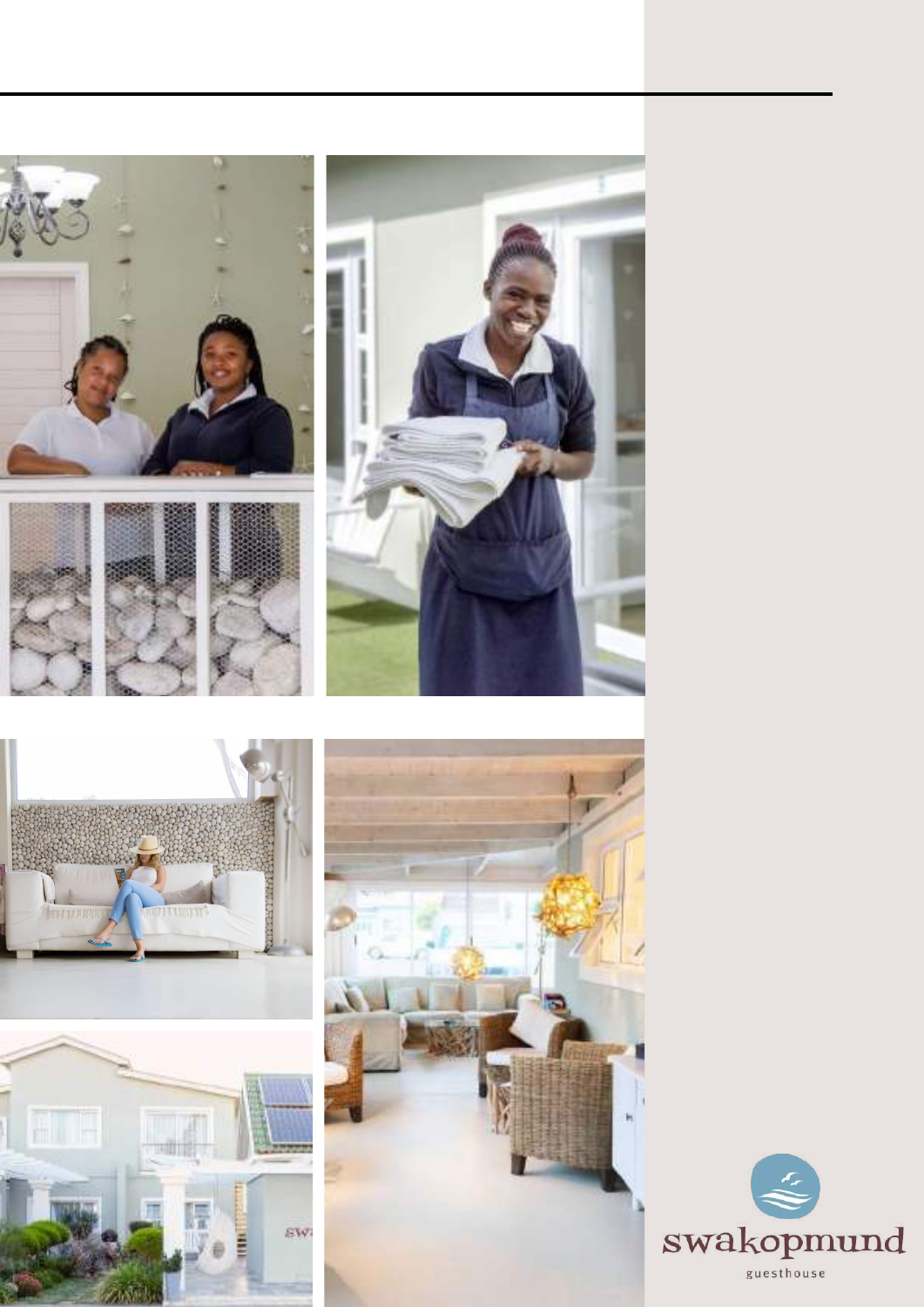# Swakopmund

## **A CURIOUS OLD-WORLD TOWN, HEDGED BY DESERT AND SEA**

Swakopmund is much loved because of its old-world charm and relaxed atmosphere. Founded in 1892 during the period of German colonial rule, it served as the territory's main harbour for many years. Today's lush green lawns, palm trees and carefully tended and colorful public gardens enhance this. Swakopmund has several excellent restaurants, pubs and discos and a few nightclubs. A special feature of the town is its jewelry shops, which offer pieces ranging from contemporary African to continental designs. Art and craft shops offer local products, while street vendors sell Namibian rural art. The museum on the beachfront was founded by Dr. Alfons Weber in 1951 and contains the largest collection of birds' eggs in Namibia. The reference library, known as the Sam Cohen Library, comprises some 6 000 volumes, including the renowned 2 000 title Africana collection of the late Ferdinand Stich. The archives, housed in the same building, allow visitors access to a unique collection of newspapers dating from 1898 to the present day. Year-round sport and recreation include paragliding, hang-gliding, surfing, windsurfing, yachting, sand skiing, skydiving and golf etc. The golf course in its desert setting has been described as one of the best in southern Africa. A popular feature of the Namib-Naukluft Park is the Welwitschia Trail, which lies east of Swakopmund. The route is marked with stone beacons and offers a close look at the Welwitschia mirabilis, a botanical curiosity endemic to the Namib Desert and one of the most intriguing and bizarre plants onearth. Sprawling untidily on the desert plains, the Welwitschia is believed to have a lifespan of up to 2 000 years. The plant produces only two leaves throughout its lifetime. The desert winds tear at the fibrous, evergreen blades, shredding them into strips that curl into snake-like thongs, leaving the tips withered and dry. A large concentration of these plants is found along the Welwitschia Trail. While this is their most southern distribution, Welwitschia's occur as far northwards as the south-western corner of Angola. A magnificent specimen, known as the Great Welwitschia and estimated to be about 1 500 years old, can be seen along the Welwitschia Trail.A scenic desert drive along a proclaimed road through the Namib-Naukluft Park stops at a lookout point over the valley known as the Moonlandscape. Soft overlaying levels of earth, deposited some 450 million years ago, were eroded over millenniums to create this eerie landscape.An unexpected cluster of eucalyptus and palm trees on the banks of the Swakop River at the farm Goanikontes surrounds a historic farmhouse dating back to the mid-1850s. In earlier times the farm had a thriving vegetable garden and supplied fresh produce to Swakopmund. Goanikontes is now a popular picnic site and venue for all-night parties.

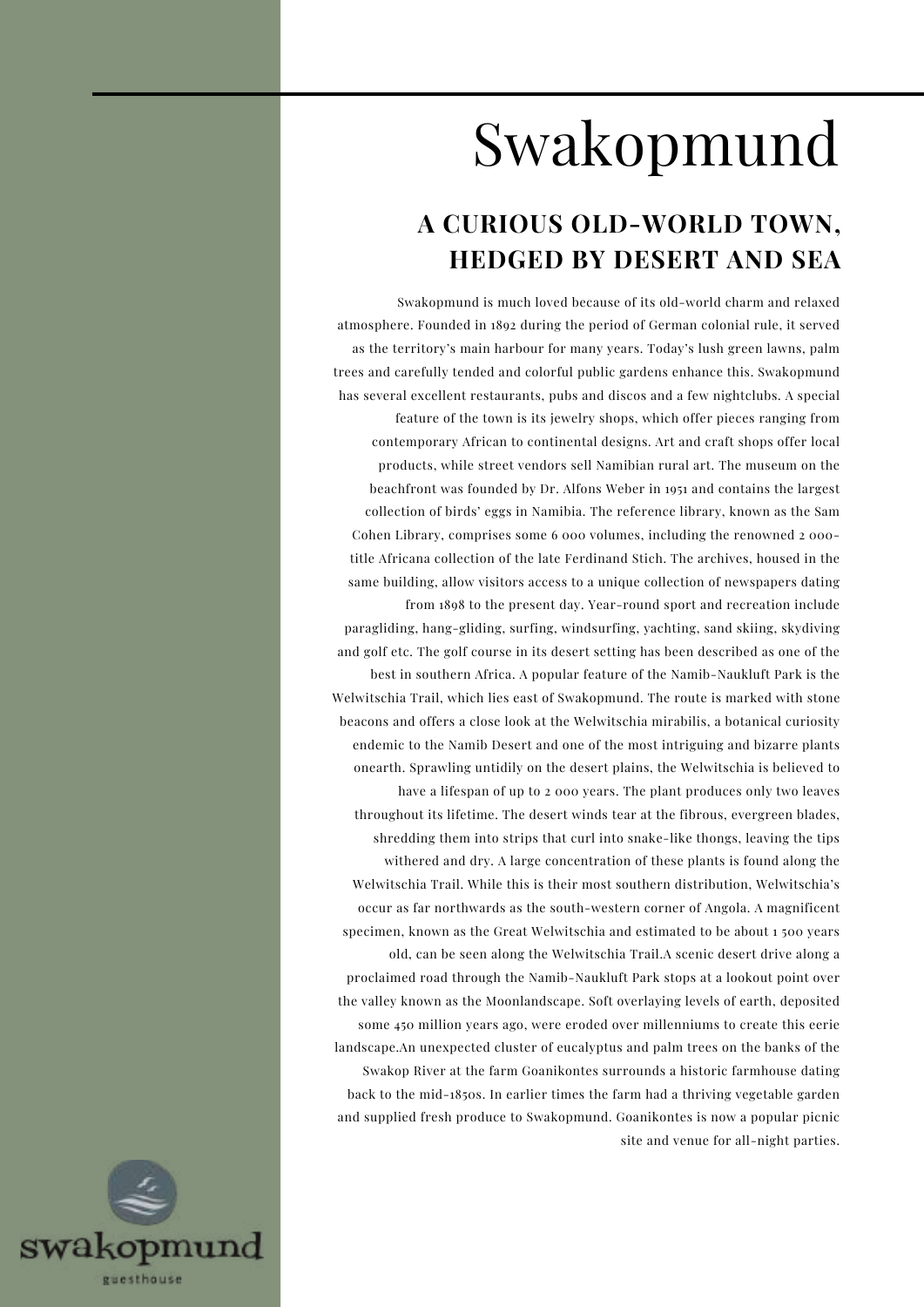

# Activities

Swakopmund and its surroundings offer a vast variety of different kind of activities, be it cultural and culinary, actionpacked with lots of adrenaline highs, or educational and adventurous.

Our staff is ready to assist our guests with the planning and booking of their activities to make their stay over at the contrastive Atlantic coast a once in a lifetime experience.

#### **SAND BOARDING**

The Namib Desert, the oldest in the world, is reputed to house some of the largest dunes on this planet. ideal for the enthusiastic sand boarder. This activity is conducted between 09h30 and 13h30.

#### **FATBIKING**

Join us on an unforgettable and unique ecological Namibian cycling experience in and around the charming historic town, Swakopmund.

#### **QUAD BIKING**

Experience the sheer thrill of riding a four-wheeled motorbike through Namibia's boundless expanse of shifting sand dunes along a route of approximately 35km.

#### **PARASAILING AND SKYDIVING**

For all those young in spirit who need a bit of adrenaline - Tandem Skydive or paragliding adventure over the Oldest Desert in the world.

#### **HORSE/CAMEL RIDES**

Explore the desert by horseback or camel; taking out-rides into the bush vegetation of the Swakopmund riverbed and along the Moon landscape or along the beach or sand dunes. Times: 11h00 and 16h45.

#### **FISHING**

Shore or boat options are available. Good catches can be expected all year round. The following species can be caught: Kabeljou, Steenbras, Barbel, Galjoen, Garrick and various sharks. Experienced skipper and guide on board. Time: 08h15 till 13h00.

#### **AQUARIUM**

Enjoy an informative outing to the Aquarium which features a large transparent tank with a glass walk through-tunnel.

#### **SEA KAYAKING**

Experience the splendour of our beautiful wetlands and offshore coastal areas from the unique vantage of the sea kayak. Tours are led by an experienced, licensed guide and only certified, seaworthy kayaks are used. There is a minimum of 2 participants. Times: 06h45 - 13h30.

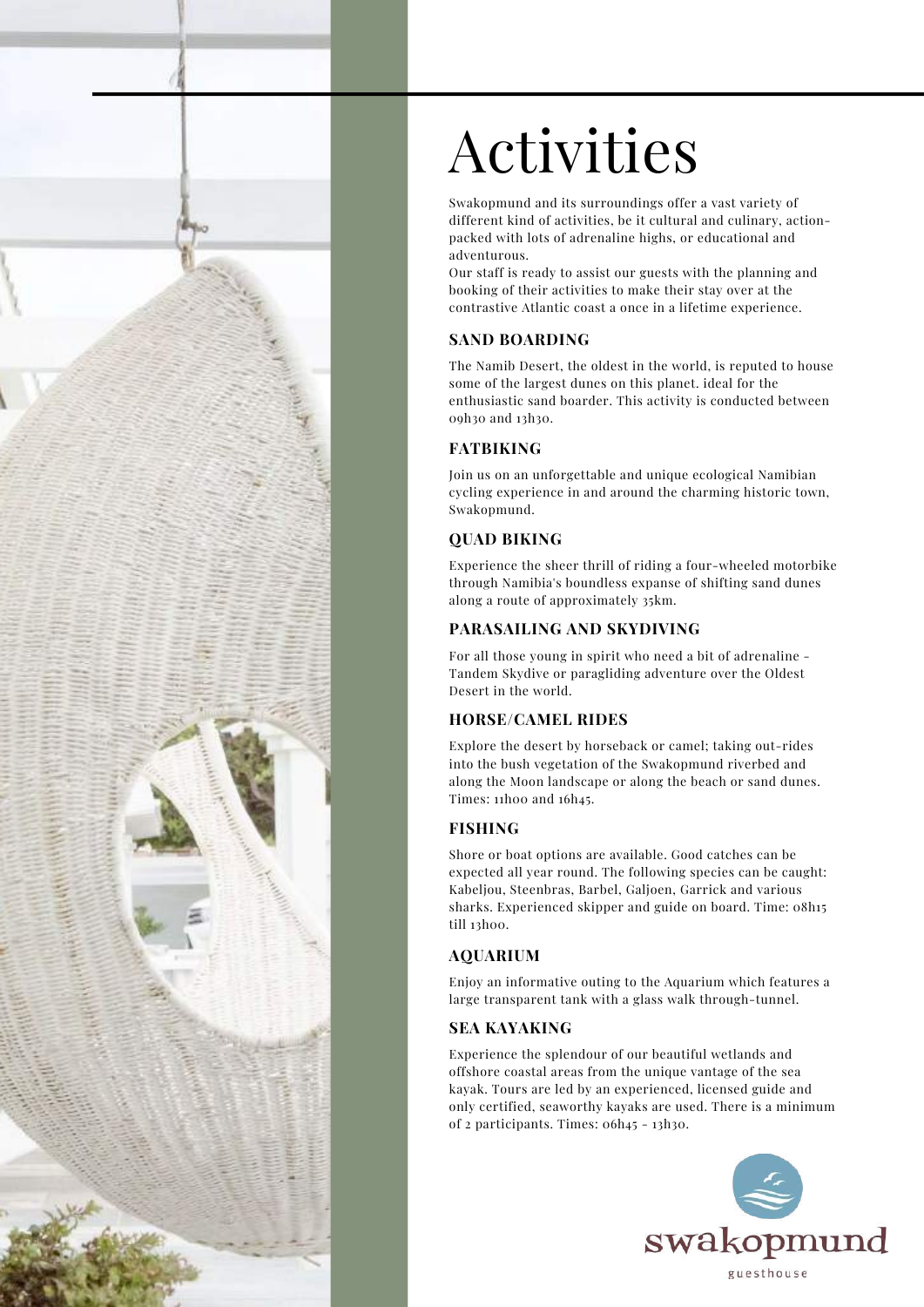# **H O W T O F I N D U S**



**RESERVATIONS**

EMAIL **reservations@swakopmundguesthouse.com** TEL +264 64 462 008 **WEBSITE www.swakopmundguesthouse.com**



#### **ADMINISTRATOR: CONTACT PERSON**

CONTACT Elizabeth EMAIL elizabeth@naturefriendsafaris.com TEL +264 61 23 4793